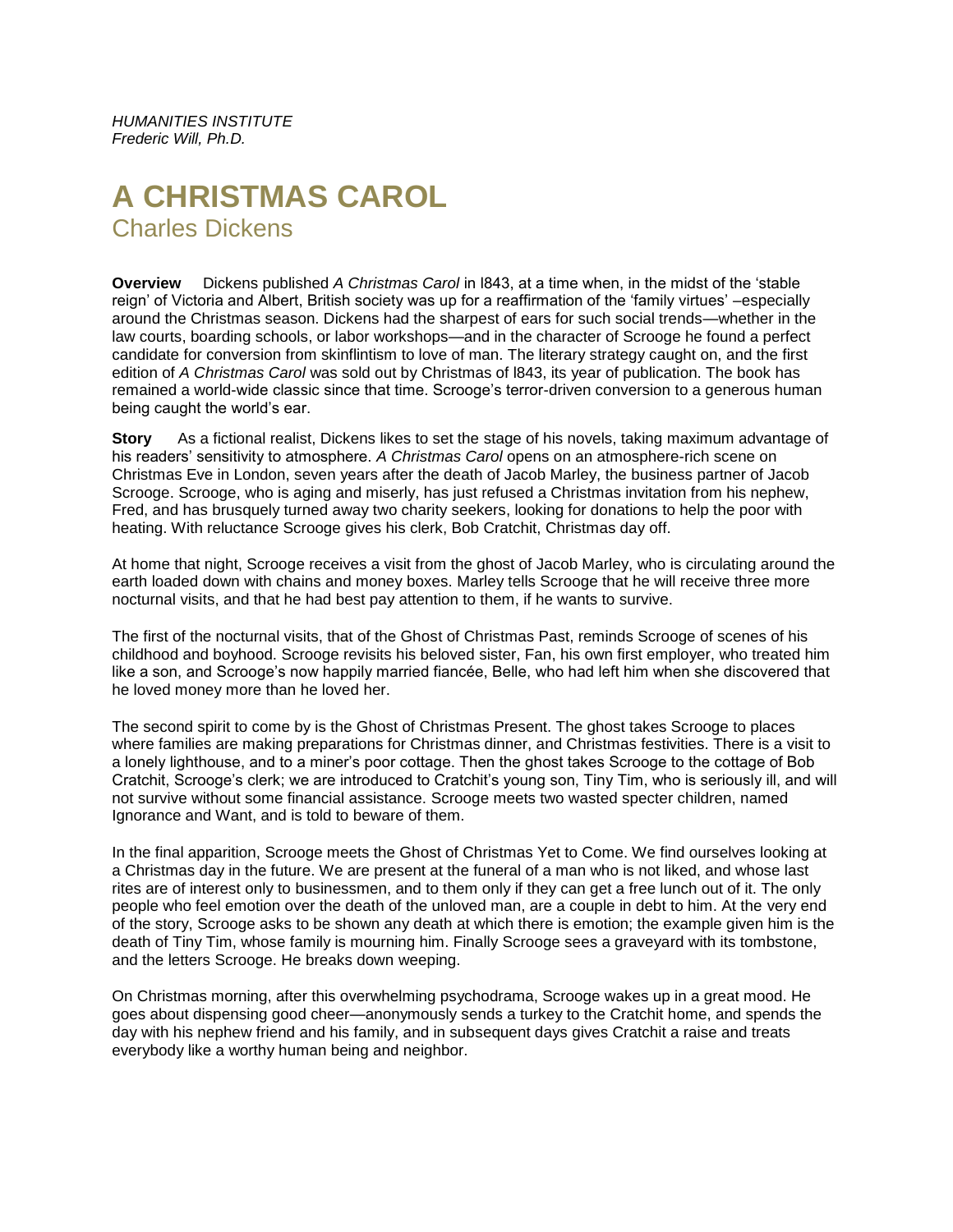A classic, and heart wringer, *A Christmas Carol*is the kind of soap opera that only Dickens could have raised to the level it deserves, a level at which it continues to melt hearts and change attitudes to our very moment.

## **Themes**

**Love.** The message of the story is that love conquers all.

**Terror.** The fact is, that Scrooge needed the abrasive experience of three tours with Marley's ghost, before he could be brought to tears, and turn his mind around to benevolence. The example of his own tombstone hit him like a ton of bricks.

## **Characters**

**Ebeneezer Scrooge** is a fairly successful small business man, who has it in his power, at least, to make life much more pleasant for others, like the charity-donation visitor, who knocks on his door, or his employee Bob Cratchit, who has almost no heat to work by in Scrooge's small office. Of course the drama, here, will involve the deep turnaround in Scrooge, after three instructive trips with Jacob Marley's ghost. Only Dickens, say it once again, could sell us on the genuine joy compacted into this rather shmarmy optimism.

**Bob Cratchit** is a loving family man, torn apart by distress over the serious illness of his son. The old Scrooge mistreats him terribly as an employee; only later the new Scrooge becomes a great benefactor of the man.

### MAIN CHARACTER

### **SCROOGE** (disagreeable)

**Character** Ebeneezer Scrooge is a miserly London money lender who works around the calendar only Christmas day excluded—charging heavy interest for small loans to small borrowers. His partner Marley having passed away seven years earlier, Scrooge leads a (self-chosen) lonely and life, dining grumpily in his favorite tavern, where he reads the evening papers; otherwise he is busy keeping his bank-books in tip top shape, and giving orders to his patient and long-suffering employee, Bob Cratchitt. He might be happy in his selfish routine, were it not for the terrible conscience, after a life of greed, which has been brought on him by apparitions of the ghost of Marley, and through which he is in the end converted, into an awareness of his greed and into an opening of his heart.

**Parallels** Misers are natural targets for literary portrayal inside capitalist society, and in fact abound in post-Renaissance western literature. Many come to mind: Shakespeare's Shylock (in Th*e Merchant of Venice, 1596)*), a money lender like Scrooge; Ben Jonson's Volpone, in the play of the same name (1605) a skilled bilker of dupes, and a not too subtle sensualist; Molière's unfriendly miser Harpagon (1668); Felix Grandet, the avaricious adorer of his gold pile, in Balzac's *Eugénie Grandet* (1833). To note; each of these hoarders is a patient accumulator with a quasi-physical addiction to the *piling up*of capital, and a short stack, when it comes to compassion.

### **Illustrative moments**

**Temperament** Scrooge is generally to be found in his office, where he spends his time in money lending and in copying out figures. He is seldom in a good mood—he tends to rebuff visitors who lean toward small talk—and he keeps his quarters uncomfortably cold, especially in the outer room reserved for his copyist, Bob Cratchitt--so that he can save money on coal. A pervasive sense of damp cold follows Scrooge everywhere: 'he carried his own low temperature around with him; he iced his office in the dogdays, and didn't thaw it one degree at Christmas.'